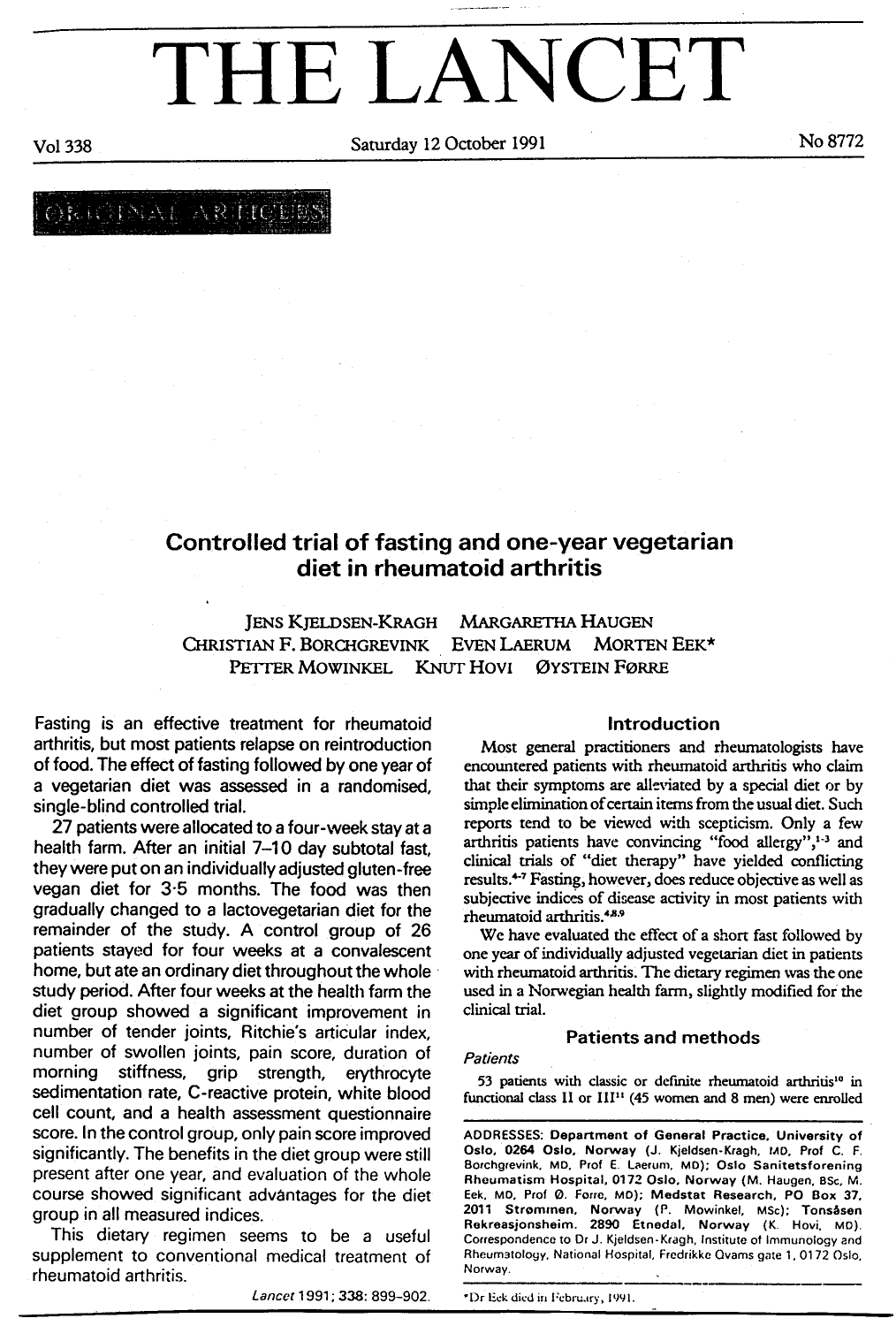|                            | Diet group<br>$n = 27$ | Control group<br>n = 26 |  |  |
|----------------------------|------------------------|-------------------------|--|--|
| Age, yr                    |                        |                         |  |  |
| Mean                       | 53                     | 56                      |  |  |
| Range                      | $26 - 63$              | $38 - 78$               |  |  |
| Sex                        |                        |                         |  |  |
| м                          | 3                      | 5                       |  |  |
| F                          | 24                     | 21                      |  |  |
| Disease duration, yr       |                        |                         |  |  |
| Mem                        | 6                      | 8                       |  |  |
| Range                      | $1 - 38$               | $1 - 31$                |  |  |
| <b>Functional category</b> |                        |                         |  |  |
| Class II                   | 24                     | 26                      |  |  |
| Class III                  | 3                      | 0                       |  |  |
| Rheumatoid factor (IgM)    |                        |                         |  |  |
| Positive                   | 13                     | 16                      |  |  |
| Negative                   | 14                     | 10                      |  |  |
| <b>Current medication</b>  |                        |                         |  |  |
| <b>NSAID</b>               | 16                     | 17                      |  |  |
| Corticosteroids            | 5                      | 5                       |  |  |
| Antimalarial drugs         | 0                      | 3                       |  |  |
| Gold                       | 3                      | ı                       |  |  |
| Penicillamine              | $\mathbf{I}$           |                         |  |  |
| Sulphasalazine             | 0                      | ı                       |  |  |
| Cytostatic drugs           | 2                      | 2                       |  |  |
| None                       | 3                      | $\overline{a}$          |  |  |
| Allergy/intolerance*       |                        |                         |  |  |
| Food                       | 13                     | 10                      |  |  |
| Other types                | 6                      | 9                       |  |  |

TABLE L-PATIENT CHARACTERISTICS AT ENTRY

\*Patients' own reports.

between Jan 1, 1987, and Oct 1, 1989. They were recruited mainly through the outpatient department of the Oslo Sanitetsforenings Rheumatism Hospital, which receives patients from the whole of Norway. All had active disease, as defined by the presence of three of the following four criteria:  $\geq 3$  swollen joints;  $\geq 6$  tender joints; morning stiffness  $\geq$  45 min; erythrocyte sedimentation rate (ESR)  $\geq$  28 in the 1st hour. Further patient characteristics are given in table 1.

Before inclusion, patients using slow-acting antirheumatic drugs (SAARDs) or cytostatic drugs had to have been on a stable dose for at least 3 months. Corticosteroid dosage was not to exceed 7.5 mg/day prednisone equivalent and the dose had to have been stable for 4 weeks before study entry. The dose of non-steroidal anti-inflammatory drugs (NSAIDs) likewise had to have been stable for at least 3 weeks. No change in the dosage of SAARDs, cytostatic drugs, or corticosteroids (by mouth or by intra-articular injection) was allowed during the study. If necessary, the dose of NSAIDs and analgesics could be changed. Patients were asked not to use omega-3 fatty acid supplements other than cod liver oil; the dose of this had to have been stable for 6 weeks before entry and was to be kept the same throughout the study period. Patients using selenium and vitamin E supplements were also to continue with the same dosage.

#### Design

The study was a 13-month prospective, single-blind, randomised trial, approved by the regional scientific ethics committee. By block randomisation,<sup>12</sup> with 6 patients in each block, 27 patients were allocated to a diet group and 26 patients to a control group. The patients started one of the treatment regimens as soon as possible after they had agreed to participate; in most instances, they were assembled in small groups who started the trial at the same time. The result of the randomisation was unknown to the patient until the first examination was completed.

The patients in the diet group began their four week stay at a health farm by fasting for 7-10 days. Dietary intake during the fast consisted of herbal teas, garlic, vegetable broth, decoction of potatoes and parsley, and juice extracts from carrots, beets, and celery. No fruit juices were allowed. The daily energy intake during the fast varied between 800 and 1260 kJ. After the fast the patients reintroduced a "new" food item every 2nd day. If they noticed an increase in pain, stiffness, or joint swelling within 2–48 h this item



and standard error of the mean for the diet group:

Mean

. Mean and standard error of the mean for the control assessment were too small to be depicted on the figure. The p values refer to overall group differences. \*Unpaired t-test of the endpoint values. tRepeated measures ANOVA on the ranks. #ANACOVA. 5Repeated measures ANOVA.

was omitted from the diet for at least 7 days. If symptoms were exacerbated on reintroduction of this food item, it was excluded from the diet for the rest of the study period. During the first 3.5 months the patients were asked not to eat food that contained gluten, meat, fish, eggs, dairy products, refined sugar, or citrus fruits. Salt, strong spices, and preservatives were avoided-likewise alcoholic beverages, tea, and coffee. After this period the patients were allowed to reintroduce milk, other dairy products, and gluten containing foods in the way described above. The patients who did not use cod liver oil supplemented the diet with vitamin D during the first 4 months.

At the health farm the patients, who were instructed by the staff and the dietitian (MH), kept a diary reporting all food and liquid intake. During the rest of the study period they recorded all food items reintroduced and any worsening of symptoms subsequent to reintroduction.

The patients in the control group had a four week stay at a convalescent home and were asked to eat ordinary mixed food throughout the study. At the convalescent home they kept a diary of their food intake and thereafter they made a detailed record of food intake one day a week (the day being varied). Both groups were offered physiotherapy three times a week during the stay at the health farm or convalescent home.

#### Clinical and dietary assessments

All clinical examinations were done by a single physician (J. K. K.), who did not know the group to which patients had been allocated (they were asked not to divulge it). Examinations were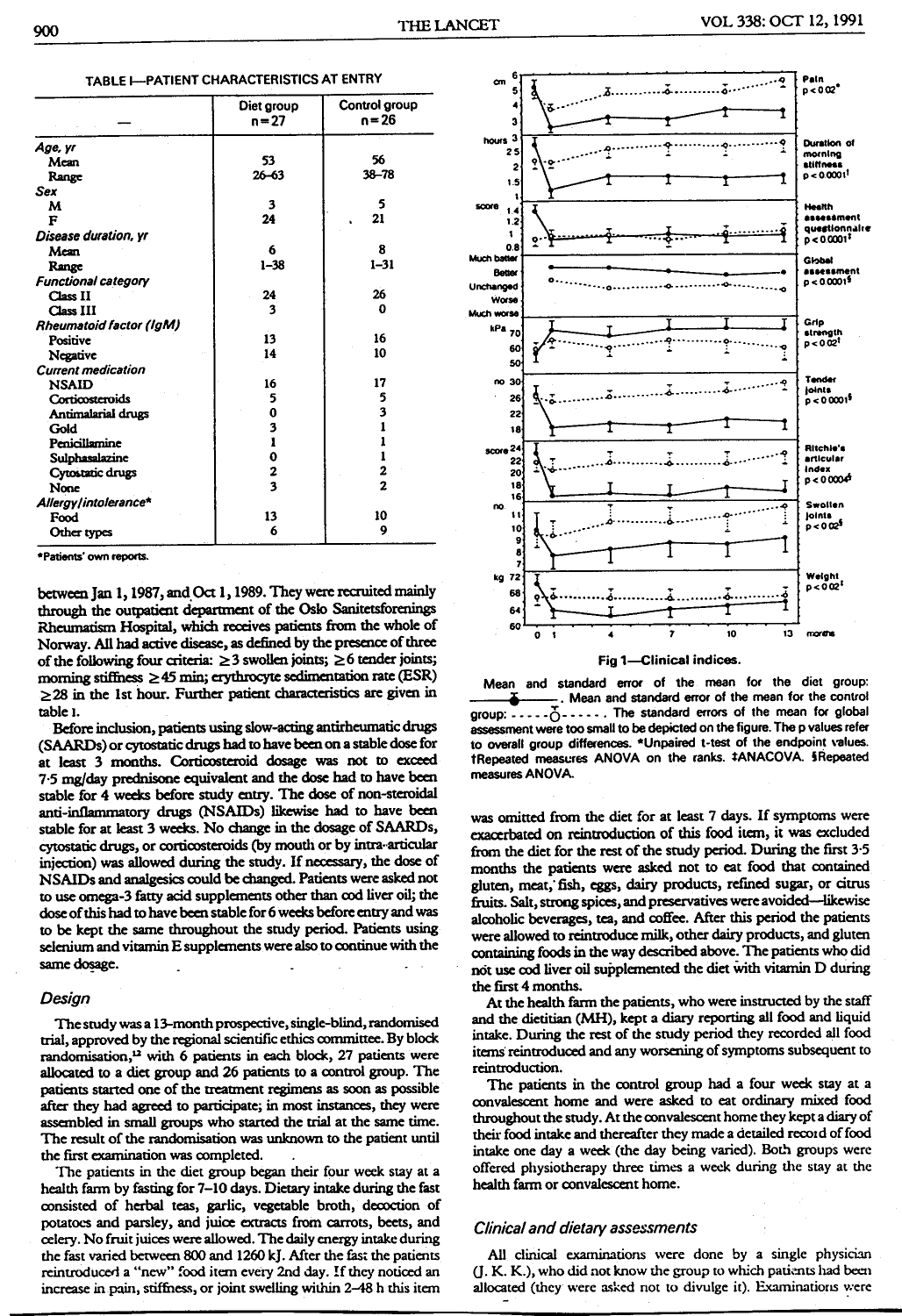|                                                                                | Time after recruitment |    |     |    | 1st mo   4th mo   7th mo   10th mo |
|--------------------------------------------------------------------------------|------------------------|----|-----|----|------------------------------------|
| Drop-outs<br>m<br>dict group                                                   | Treatment related      | ı٠ | Ħ   | 3t |                                    |
|                                                                                | Not treatment related  | 0  | 2‡  | 25 |                                    |
| Treatment related<br>Drop-outs<br>in<br>Not treatment related<br>control group | 11                     | 3t | 11  |    |                                    |
|                                                                                |                        | 0  | -15 | 0  | 15                                 |

#### **TABLE II-DROP-OUTS**

\*Could not cope with the diet.

tWithdrawn due to flare-up of arthritis symptoms.

‡One of the patients withdrawn because of side-effects of auranofine; the other was offered total joint replacement.

**SWithdrawn because they were offered total joint replacement.** 

done at baseline, after four weeks at the health farm/convalescent home, and thereafter every 3 months. The patients recorded their pain (10 cm visual analogue scale) and duration of morning stiffness; and, for grading of functional ability, they filled in a health assessment questionnaire.<sup>13</sup> At the second and subsequent clinical evaluations the patients recorded their overall global assessment compared with that at entry to the study (scored as much better, better, unchanged, worse, and much worse). Joint count included Ritchie's articular index,<sup>14</sup> the number of joints that were tender or painful on movement, and the number of swollen joints. Three determinations of grip strength were made for each hand with Vigorimeter' (Martin, Tuttlingen, Germany). Statistical calculations were made on the sum of the medians of both hands. At the clinical consultation neither patient nor physician had access to the results from earlier visits—except pain scores from the previous visit, which were shown to patients. At baseline all patients had hand, wrist, and forefoot radiographs taken and these were done again in patients who completed the study. The pairs of radiographs were compared as described by Larsen et al.<sup>15</sup>

Haemoglobin, ESR, platelet count, white blood cell count, C-reactive protein, and serum albumin were measured initially and at each clinical evaluation. Food intake was assessed before study entry, at the time of each clinical evaluation, and by telephone (once) between clinical evaluations. Intake was assessed from 24-hour recalls by use of household measurements. Energy and intake of nutrients were calculated by means of the FIBER software package based on the Norwegian food composition table.<sup>16</sup>

#### Statistical analysis

Within-group differences at fixed time points were tested by paired t-tests. However, for duration of morning stiffness, grip strength, and C-reactive protein the Wilcoxon signed-rank test was used, mainly because of the presence of outliers. Repeated measures ANOVA was used for testing overall group differences.<sup>17</sup> Because of significant baseline difference between the two groups with regard to the health assessment questionnaire score an analysis of covariance (ANACOVA) was done for this variable.<sup>18</sup> ANACOVA was also performed on weight, platelet count, and white blood cell count mainly because of baseline differences between the groups, although these were not significant. Since pain was scored after inspection of the score from the previous visit this measurement was dependent; hence, an unpaired t-test for the endpoint values was performed. This test was also used to evaluate radiograph score.

For ANOVA models the treatment factor was regarded as fixed whilst the time and patient factors were assumed to be random. For all tests inspection and analysis of the residuals was carried out for model evaluation.<sup>18</sup> The residuals for morning stiffness, grip strength, and C-reactive protein were non-normal. Since no suitable transformations were found, the ANOVA was performed on the ranks rather than on the values themselves, thus vielding a large sample p value.<sup>17</sup>

The principle of intention to treat has been followed throughout this trial.<sup>12</sup> For drop-outs unrelated to treatment we extrapolated the last observed value, and for treatment-related drop-outs we used minimum value extrapolation. p values below 0.05 were regarded as significant.

### **Results**

34 patients completed the trial, and table 11 lists the reasons for drop-outs. During the study period, 5 patients in the diet group reduced and 1 increased the consumption of NSAIDs; in the control group 3 patients reduced their consumption of these drugs.

After 1 month at the health farm patients showed decreases in the number of tender joints ( $p < 0.0002$ ), in Ritchie's articular index  $(p < 0.0004)$ , in the number of swollen joints ( $p < 0.04$ ), in pain ( $p < 0.0001$ ), in duration of morning stiffness ( $p < 0.0002$ ), and in ESR ( $p < 0.002$ ), C-reactive protein  $(p < 0.005)$ , white blood cell count  $(p < 0.0001)$ , and platelet count  $(p < 0.006)$ . In the same period they had an increase in grip strength ( $p < 0.0005$ ) and score on health assessment questionnaire  $(p < 0.0001)$ . These gains were maintained throughout the year (figs 1 and  $2)$ .

The patients in the control group showed a decrease in pain score after their stay in the convalescent home  $(p < 0.02)$ , but none of the other indices improved significantly, and at the end of the study they had deteriorated.

When the two groups were compared by t-test after 13 months, repeated measures ANOVA, and ANACOVA, a statistically significant improvement was seen in the diet group for all indices except platelet count and haemoglobin (figs 1 and 2). Both groups deteriorated slightly with respect to radiograph score, and in this respect they did not differ at the end of the trial.

The diet group lost more weight than the control group and showed a bigger drop in haemoglobin (though the latter was not significant). Albumin did not change significantly in either group. During the period on vegan diet the patients had difficulty in meeting some of their essential nutritional needs despite advice from the dietitian. However, when the diet was switched to lactovegetarian these problems were